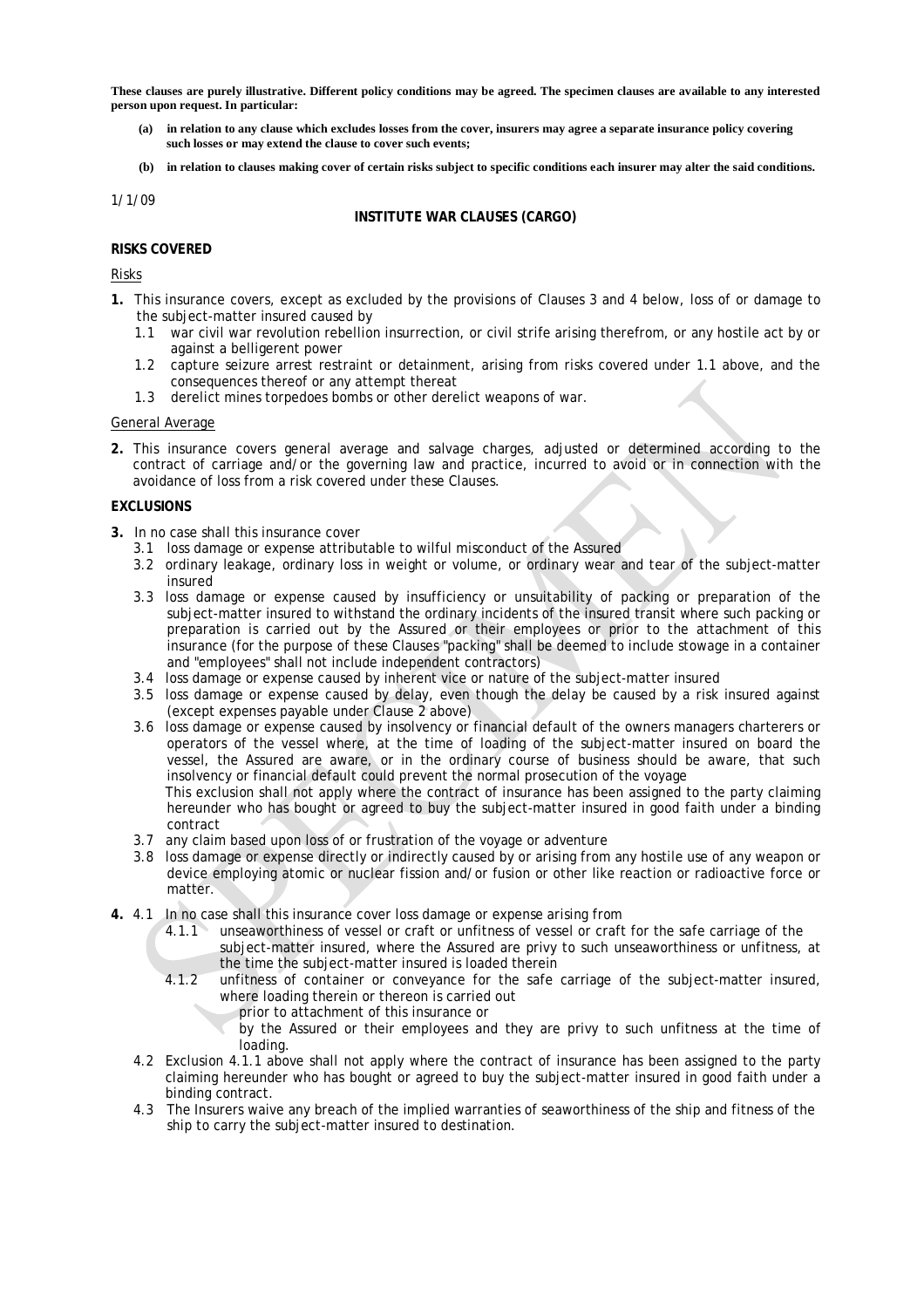# **DURATION**

## Transit Clause

- **5.** 5.1 This insurance
	- 5.1.1 attaches only as the subject-matter insured and as to any part as that part is loaded on an oversea vessel and
	- 5.1.2 terminates, subject to 5.2 and 5.3 below, either as the subject-matter insured and as to any part as that part is discharged from an oversea vessel at the final port or place of discharge, or

on expiry of 15 days counting from midnight of the day of arrival of the vessel at the final port or place of discharge,

whichever shall first occur;

nevertheless,

*subject to prompt notice to the Insurers and to an additional premium,* such insurance

- 5.1.3 reattaches when, without having discharged the subject-matter insured at the final port or place of discharge, the vessel sails therefrom,
	- and
- 5.1.4 terminates, subject to 5.2 and 5.3 below, either as the subject-matter insured and as to any part as that part is thereafter discharged from the vessel at the final (or substituted) port or place of discharge, or

on expiry of 15 days counting from midnight of the day of re-arrival of the vessel at the final port or place of discharge or arrival of the vessel at a substituted port or place of discharge, whichever shall first occur.

- 5.2 If during the insured voyage the oversea vessel arrives at an intermediate port or place to discharge the subject-matter insured for on-carriage by oversea vessel or by aircraft, or the subject-matter insured is discharged from the vessel at a port or place of refuge, then, subject to 5.3 below and to an additional premium if required, this insurance continues until the expiry of 15 days counting from midnight of the day of arrival of the vessel at such port or place, but thereafter reattaches as the subject-matter insured and as to any part as that part is loaded on an on-carrying oversea vessel or aircraft. During the period of 15 days the insurance remains in force after discharge only whilst the subject-matter insured and as to any part as that part is at such port or place. If the subject-matter insured is oncarried within the said period of 15 days or if the insurance reattaches as provided in this Clause 5.2
	- 5.2.1 where the on-carriage is by oversea vessel this insurance continues subject to the terms of these Clauses,
	- or 5.2.2 where the on-carriage is by aircraft, the current Institute War Clauses (Air Cargo) (excluding sendings by Post) shall be deemed to form part of the contract of insurance and shall apply to the on-carriage by air.
- 5.3 If the voyage in the contract of carriage is terminated at a port or place other than the destination agreed therein, such port or place shall be deemed the final port of discharge and this insurance terminates in accordance with 5.1.2. If the subject-matter insured is subsequently reshipped to the original or any other destination, then *provided notice is given to the Insurers before the commencement of such further transit and subject to an additional premium,* this insurance reattaches

5.3.1 in the case of the subject-matter insured having been discharged, as the subject-matter insured and as to any part as that part is loaded on the on-carrying vessel for the voyage;

- 5.3.2 in the case of the subject-matter not having been discharged, when the vessel sails from such deemed final port of discharge:
- thereafter this insurance terminates in accordance with 5.1.4.
- 5.4 The insurance against the risks of mines and derelict torpedoes, floating or submerged, is extended whilst the subject-matter insured or any part thereof is on craft whilst in transit to or from the oversea vessel, but in no case beyond the expiry of 60 days after discharge from the oversea vessel unless otherwise specially agreed by the Insurers.
- 5.5 *Subject to prompt notice to Insurers, and to an additional premium if required,* this insurance shall remain in force within the provisions of these Clauses during any deviation, or any variation of the adventure arising from the exercise of a liberty granted to carriers under the contract of carriage. (For the purpose of Clause 5

"arrival" shall be deemed to mean that the vessel is anchored, moored or otherwise secured at a berth or place within the Harbour Authority area. If such a berth or place is not available, arrival is deemed to have occurred when the vessel first anchors, moors or otherwise secures either at or off the intended port or place of discharge

"oversea vessel" shall be deemed to mean a vessel carrying the subject-matter from one port or place to another where such voyage involves a sea passage by that vessel)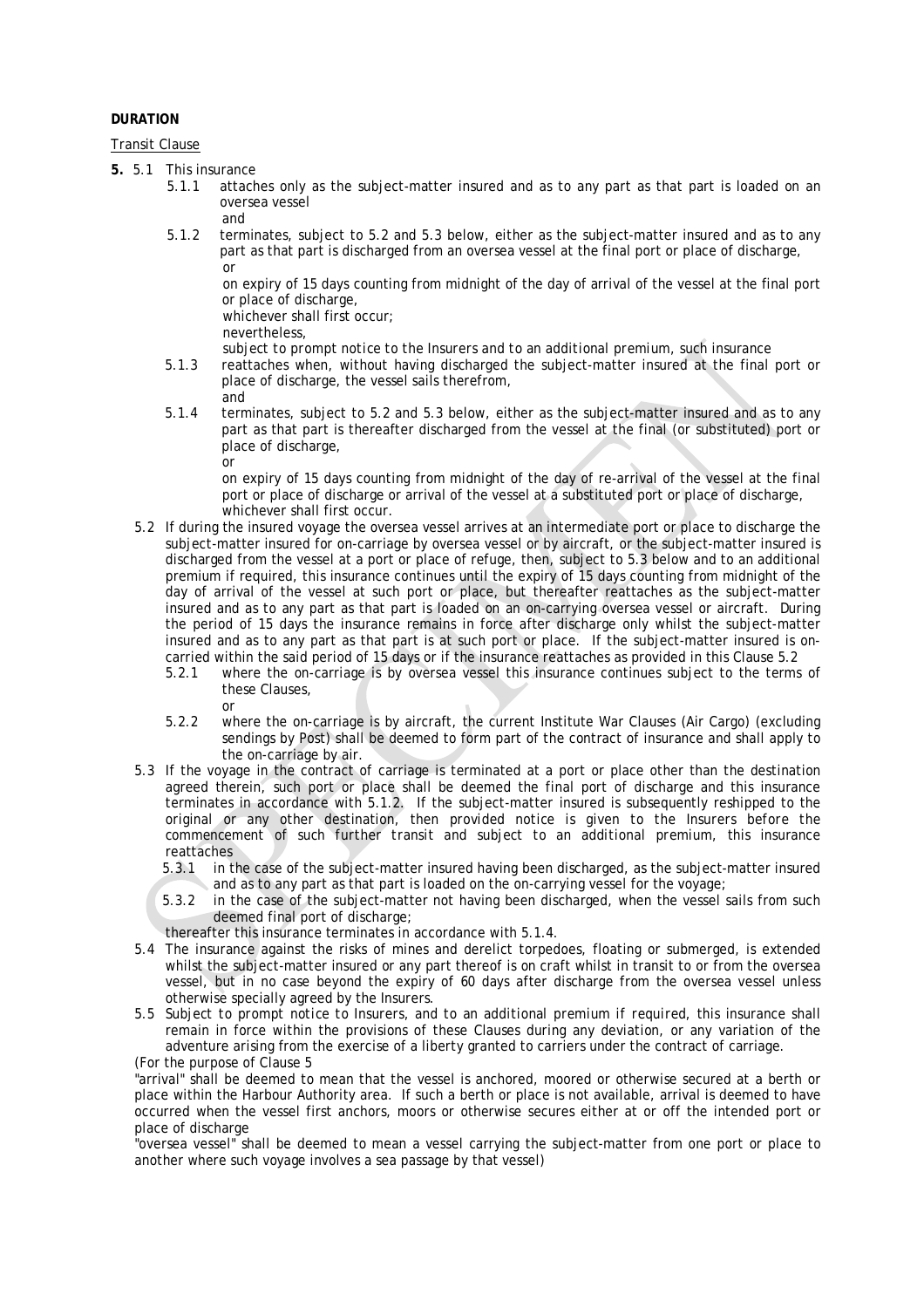## Change of Voyage

- **6.** 6.1 Where, after attachment of this insurance, the destination is changed by the Assured, *this must be notified promptly to Insurers for rates and terms to be agreed. Should a loss occur prior to such agreement being obtained cover may be provided but only if cover would have been available at a reasonable commercial market rate on reasonable market terms.* 
	- 6.2 Where the subject-matter insured commences the transit contemplated by this insurance (in accordance with Clause 5.1), but, without the knowledge of the Assured or their employees the ship sails for another destination, this insurance will nevertheless be deemed to have attached at commencement of such transit.
- 7. Anything contained in this contract which is inconsistent with Clauses 3.7, 3.8 or 5 shall, to the extent **of such inconsistency, be null and void.**

### **CLAIMS**

#### Insurable Interest

- **8.** 8.1 In order to recover under this insurance the Assured must have an insurable interest in the subjectmatter insured at the time of the loss.
	- 8.2 Subject to Clause 8.1 above, the Assured shall be entitled to recover for insured loss occurring during the period covered by this insurance, notwithstanding that the loss occurred before the contract of insurance was concluded, unless the Assured were aware of the loss and the Insurers were not.

#### Increased Value

**9.** 9.1 If any Increased Value insurance is effected by the Assured on the subject-matter insured under this insurance the agreed value of the subject-matter insured shall be deemed to be increased to the total amount insured under this insurance and all Increased Value insurances covering the loss, and liability under this insurance shall be in such proportion as the sum insured under this insurance bears to such total amount insured.

In the event of claim the Assured shall provide the Insurers with evidence of the amounts insured under all other insurances.

## 9.2 **Where this insurance is on Increased Value the following clause shall apply:**

The agreed value of the subject-matter insured shall be deemed to be equal to the total amount insured under the primary insurance and all Increased Value insurances covering the loss and effected on the subject-matter insured by the Assured, and liability under this insurance shall be in such proportion as the sum insured under this insurance bears to such total amount insured.

In the event of claim the Assured shall provide the Insurers with evidence of the amounts insured under all other insurances.

## **BENEFIT OF INSURANCE**

- **10.** This insurance
	- 10.1 covers the Assured which includes the person claiming indemnity either as the person by or on whose behalf the contract of insurance was effected or as an assignee,
	- 10.2 shall not extend to or otherwise benefit the carrier or other bailee.

# **MINIMISING LOSSES**

# Duty of Assured

- **11.** It is the duty of the Assured and their employees and agents in respect of loss recoverable hereunder
	- 11.1 to take such measures as may be reasonable for the purpose of averting or minimising such loss, and
	- 11.2 to ensure that all rights against carriers, bailees or other third parties are properly preserved and exercised

and the Insurers will, in addition to any loss recoverable hereunder, reimburse the Assured for any charges properly and reasonably incurred in pursuance of these duties.

#### Waiver

**12.**Measures taken by the Assured or the Insurers with the object of saving, protecting or recovering the subject-matter insured shall not be considered as a waiver or acceptance of abandonment or otherwise prejudice the rights of either party.

#### **AVOIDANCE OF DELAY**

**13.**It is a condition of this insurance that the Assured shall act with reasonable despatch in all circumstances within their control.